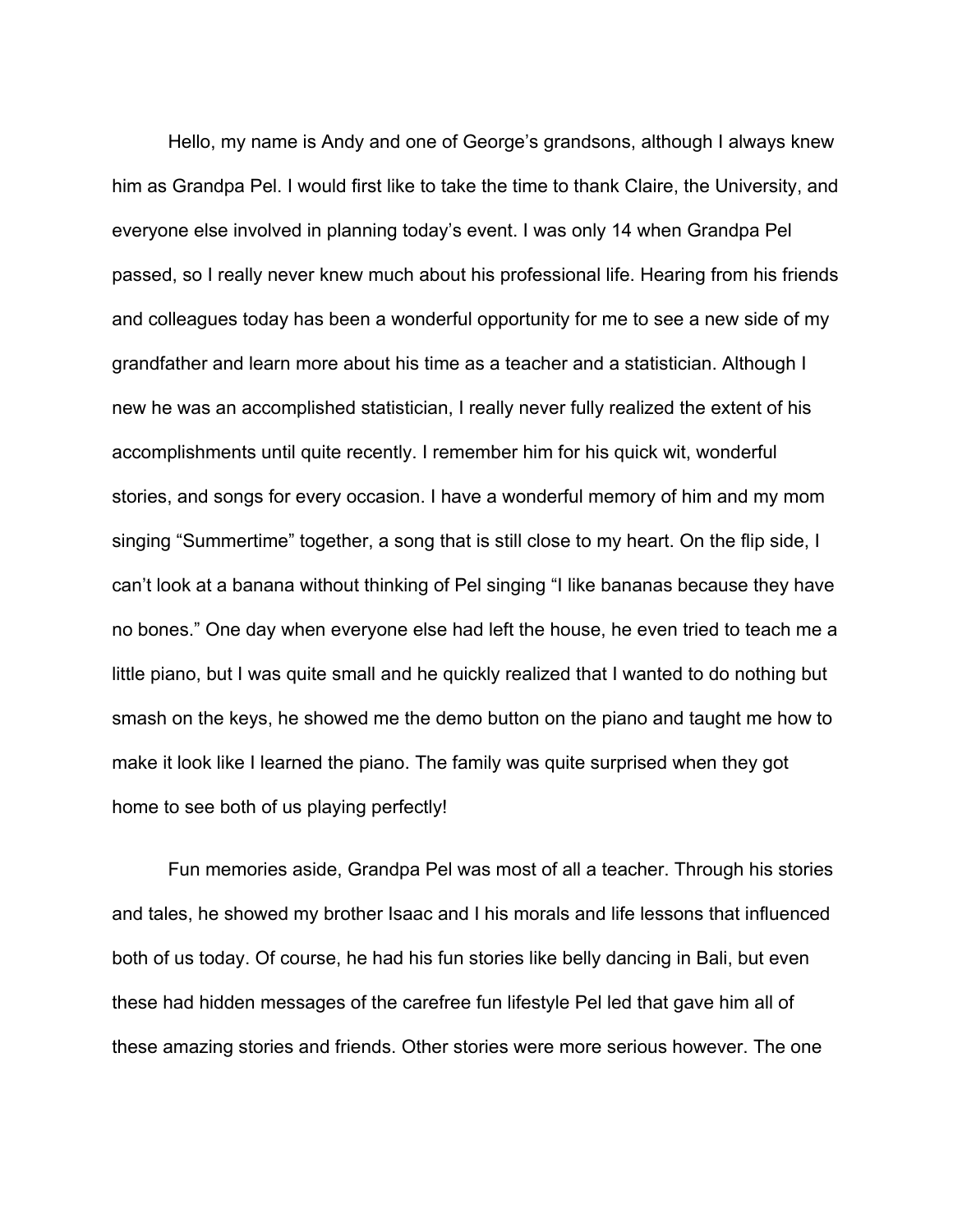that always stands out to me, and especially my brother is his decision to join the military to fight in World War II. He would always say he realized he needed to put his money where his mouth is, and in this case, it was to fight injustice. I really do believe his views on actively fighting for what he believed in had huge impacts on me, but especially my brother. He is 2 years older than me and would often have long talks with Grandpa Pel about politics and the world. He says it himself that Grandpa Pel's wisdom and insight led him to the career in politics he has now, where he actively fights for what he truly believes in day after day. Although I did not follow my brother into politics, I still share many of those same moral standards that Grandpa Pel taught us.

Although I am still an undergraduate, I know that I will be pursuing a career in the sciences. I am currently taking a 16 month break from school to work in a research lab as a co-op. I was much too young to understand Grandpa Pel's statistics when he was still alive, but even without, talking to him about basic experimental design or seeing his accomplishments, especially the invitation to the British Royal Society, had a profound influence on my life. There was one day in Madison when I was doing math homework, and struggling to grasp how to solve a system of 2 equations, when he sat with me and took me through it. Then he went on to tell me how he often needs so many variables, the alphabet is never enough. He had a true gift of explaining these type of things so simply. He tried to show me what a matrix was, but that was still a bit much for me. I was quite proud of myself a few years later when I was able to show him, I had learned the basics of matrixes.